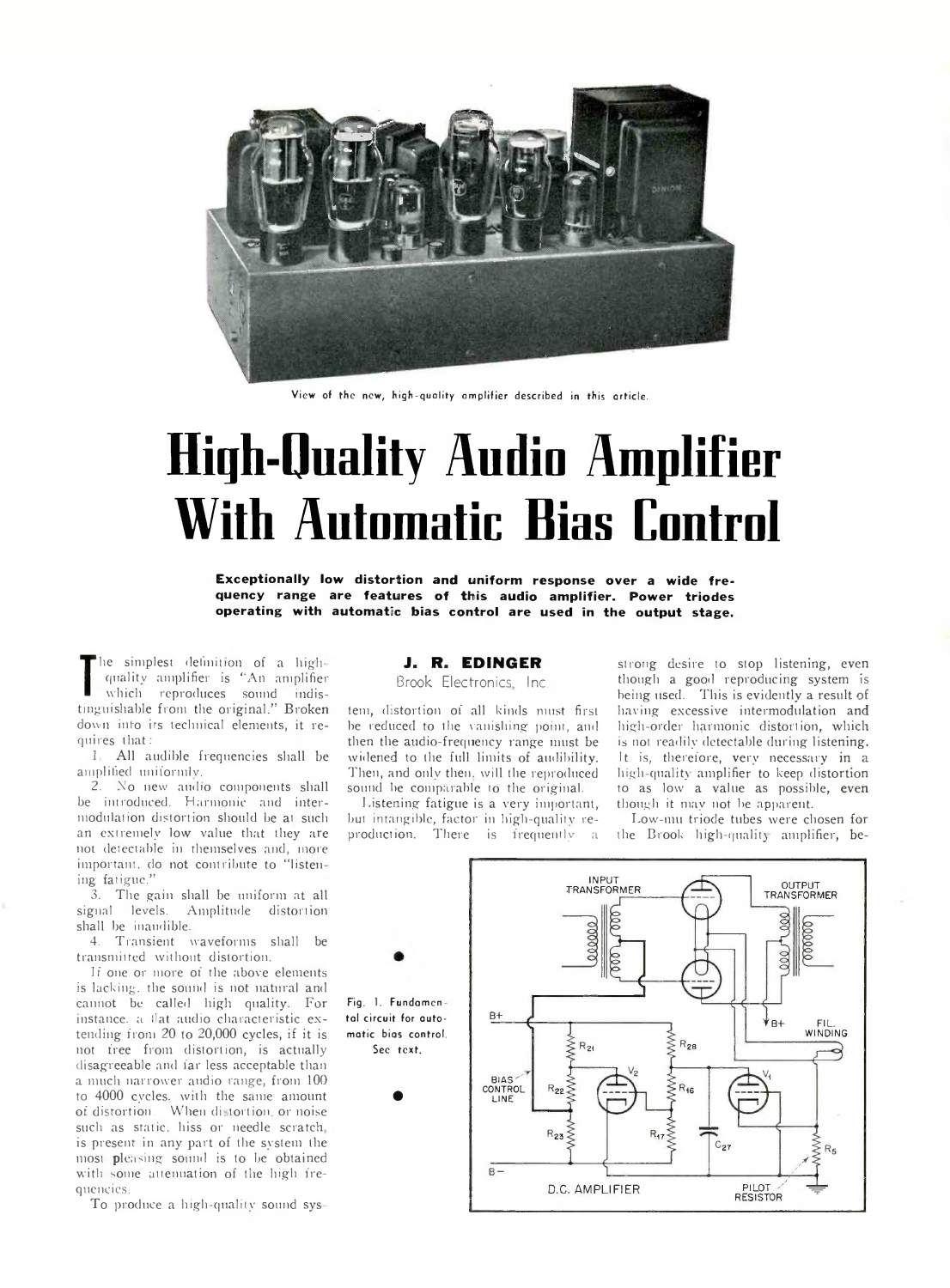

cause triodes inherently are almost completely free of high-order distortion. Pentodes and beam power tubes have slight kinks in their characteristics curves which produce exceedingly small amounts of very high order harmonic and intennodulntion distortion. These amounts, while hardly measurable, are vet believed to be responsible for the listening fatigue.

A number 01 tests have shown that when a good speaker system is used, extending the frequency range from 8,000 to 14,000 cycles produces a very desirable increase in listening pleasure when triodes are used.

The same tests were made with the best amplifiers available using beam power tubes and pentodes employing feedback. The increased range was definitely irritating. There was the desire to stop listening. The only evidence found to produce this listening fatigue was intermodulation and highorder harmonic distortion.

The same tests were again repeated with a triode amplifier, but the triode amplifier's bias was purposely set to give a small step or kink in the tube's characteristic curve. This amplifier then also produced what we call listening fatigue.

#### **Automatic Bias Control**

The problem was to build an amplifier where the bias would always be of correct value. I'he Brook amplifier accomplishes this by using automatic bias control.

The automatic-bias-control (a.b.c.) circuit used in this amplifier is a recent development. It was developed and patented by Lincoln \\ alsh for use in audio amplifiers and other electronic de vices shortly before the war.

voltages.

The purpose of a.b.c. is lo operate the amplifier at the desired condition for maximum distortion and highest efficiency. The a.b.c. circuit reduces the harmonic distortion and the intermodulation distortion values to a new low.



Fig. 3. Oscillogram of 5000-cycle square after passing through this amplifier. This indicates good transient response.

This amplifier with a.b.c. operates as a pure class A system up to 5 watts output; then there is a smooth transition to class  $AB_2$  operation up to 30 watts output with a pair of 2A3 tubes in pushpull, or 6B4G equivalents.

The proper choice of elements in the a.b.c. circuit results in maximum power output, minimum distortion, and highest efficiency. Under static or no-load conditions, the plate current of the two push-pull tubes is maintained at the desired value for good tube life. Under dvnamic conditions or load up to maximum undistorted output, the plate current will rise substantially, but the grid voltage remains at its no-load value. As shown in *Fig. 1*, this is accomplished bv transmitting the output tubes' plate current through this re-istor as a control by passing it through a d-c amplifier, and taking the output of this amplifier to automatically control the voltage applied to the grid-bias circuit of the push-pull output tubes.

The pilot resistor, *Rs,* is connected to the midpoint of the filament winding so that the plate current of the two out put tubes Hows through it. The voltage accross this pilot resistor is impressed between the cathode and the d-c amplifier tube.

The resistor network through which the plate current of  $V_1$  is fed is of high resistance, so the plate voltage is approximately the grid voltage multiplied by the mu of the tube. The grid voltage of  $V_i$  is intermediate between the variable positive voltage of the plate of the first tube, and the fixed negative voltage derived from the power supply.

In this manner, the grid of  $V$  is maintained at a negative voltage, which is desirable, and yet directly coupled to the plate of *V,* which is at a- positive voltage.

The tube  $V_i$  and the resistor network  $R_{.21}$   $R_{\text{es}}$  and  $R_{.3}$  form a similar d-c amplifier stage. The output is conducted bv the a.b.c. control line to the center tap of the secondary of the interstage transformer, substantially unchanged by the cathode driver to the output tubes' grids, thus controlling the output tube plate currents.

In operation, as the bias on the grids of the push-pull output tubes is made more negative by the a.b.c., the plate current of these tubes is reduced to a value at which the system finds equilibrium.

When a signal is impressed on the amplifier the plate currents vary as shown in *Fig. 2*. For small signals, the change in the total average plate current is negligible. For large signals, the total current increases twice per signal cycle, and for very large signals, each tube alternately goes completely to cutoff, and the current flows through only one tube during part of a signal cycle. But for short periods during the signal cycle when the signal voltage is crossing the zero axis, the plate current of each tube is very close to its zero signal value, as is the sum of the plate currents.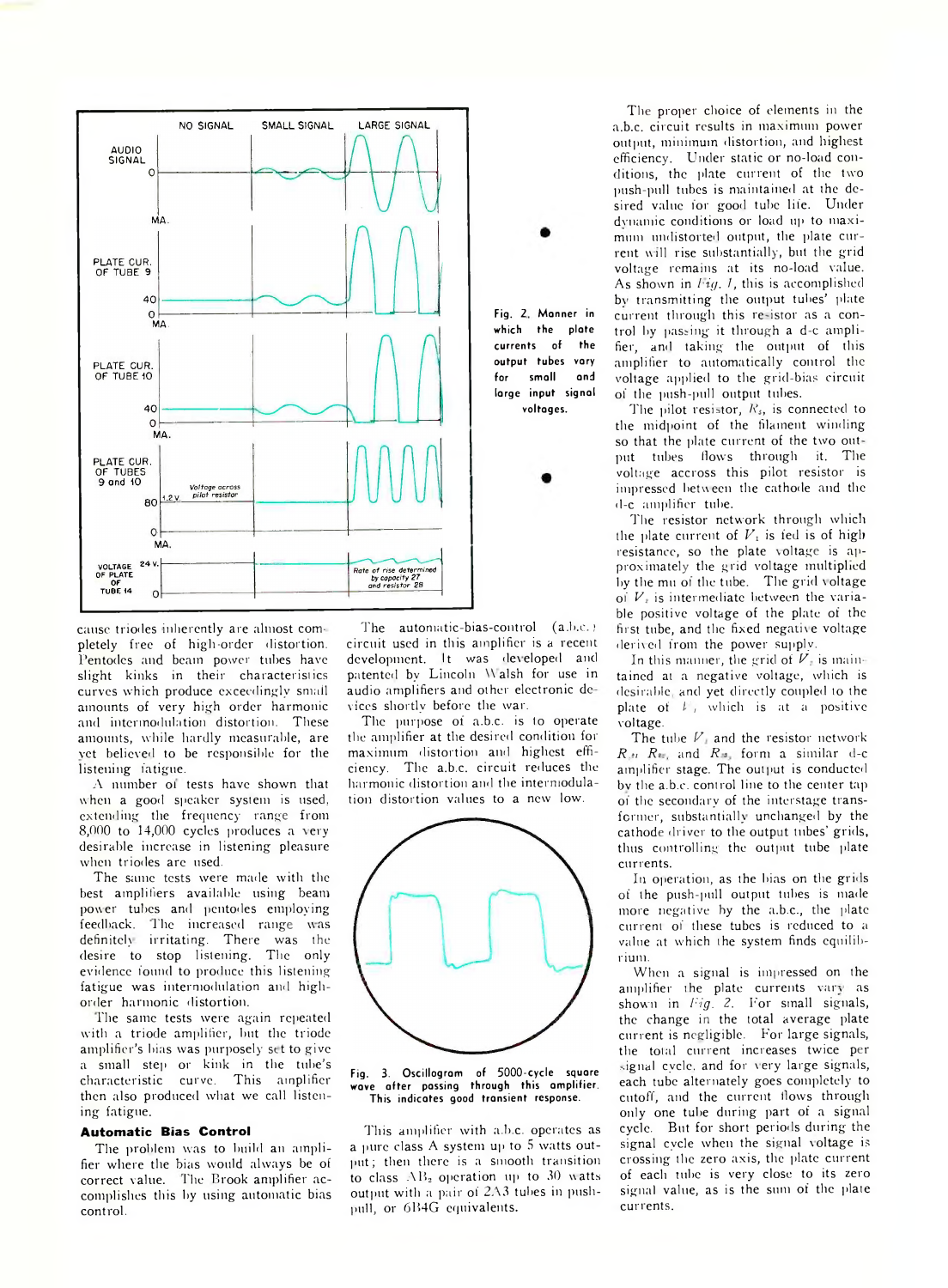For best operation, it is desirable that the instantaneous minimum of the sum of the plate currents be held substantially constant at the zero signal value. This a-b-c circuit is therefore designed to utilize this instantaneous minimum of plate current is the control factor in setting the grid bias, and is substantially unaffected by changes in the average current due to increases in the plate current which occur during the signal cycle.

When a small signal is impressed, the average current through the tubes, and therefore, through the pilot resistor, does not change. (Class A operation.)

When a large signal is impressed, the total plate current rises, as shown in the lourth curve of *Fig. 2*, increasing the negative voltage on the grid of *V,* in respect to its cathode, and the plate of  $V<sub>z</sub>$  voltage tends to rise. But you will note there is a condenser.  $C_{27}$ , which is shunted from the plate of *V,* to ground. This condenser and  $R_{\text{B}}$ , which is of a very high value, control the time constant of this circuit.. So as the grid of  $V_i$  becomes more negative, the voltage oi its plates cannot change instantaneously but rises slowlv at a rate determined by  $C_{27}$  and  $R_{28}$ .

Until the plate voltage of *V,* reaches a value approximately  $\mu$  times the gridcathode bias, no plate current flows, ind the current flowing through *R ia* flows into the condenser, increasing its voltage. The time constant of  $C_{27}$  and  $R_{28}$  is quite long relative to any signal



Fidelity response curve of high-quality amplifier. In (A), output power is one watt. Curve (B) shows response when the power output is 30 watts.

cycle, and so before the voltage builds up appreciably, the signal approaches the zero axis, the plate current of the output tube drops to its zero signal value, and the grid bias on  $V_i$ , drops to its zero value. The plale of *V ,* again conducts and discharges  $C_{27}$ , down to its original voltage corresponding to zero signal as shown in the last curve of *J'ig. 2.* As the charge on condenser  $C_{27}$  has too short an interval to build up its voltage appreciably, its average voltage remains substantially at the value for zero signal and does not change appreciably when the signal increases from zero to a very large value. The plate voltage of *V,* impressed on the voltage divider formed by resistors  $R_{16}$ and  $R_{\eta}$  results in a voltage being impressed on the grid of  $V<sub>z</sub>$  as stated before, which varies proportionately to the plate voltage of *V ,,* but negative relative

The result is the plate voltage of *V,* varies with that of  $V<sub>t</sub>$ , hut in opposite sense, and in larger amounts due to the amplification of  $V<sub>n</sub>$ . Similarly, the plate voltage of *I*<sub>b</sub>, impressed on the voltage divider *R,,* and *R,s,* results in a voltage known as the bias control to the amplifier output tubes. This a-b-c voltage varies proportionately with the voltage on the plate  $l'$ <sub>*i*</sub> but negative. The a.b.c. is directly controlled by the instantaneous minimum of total plate current of the output tubes, which is the desired condition for maximum power output and minimum distortion, the highest

thereto, so the grid of  $V<sub>i</sub>$  is negative.

#### **Transients**

efficiency.

Transient response cannot be neg lected in a high-quality system. *[Continued on page* 41]